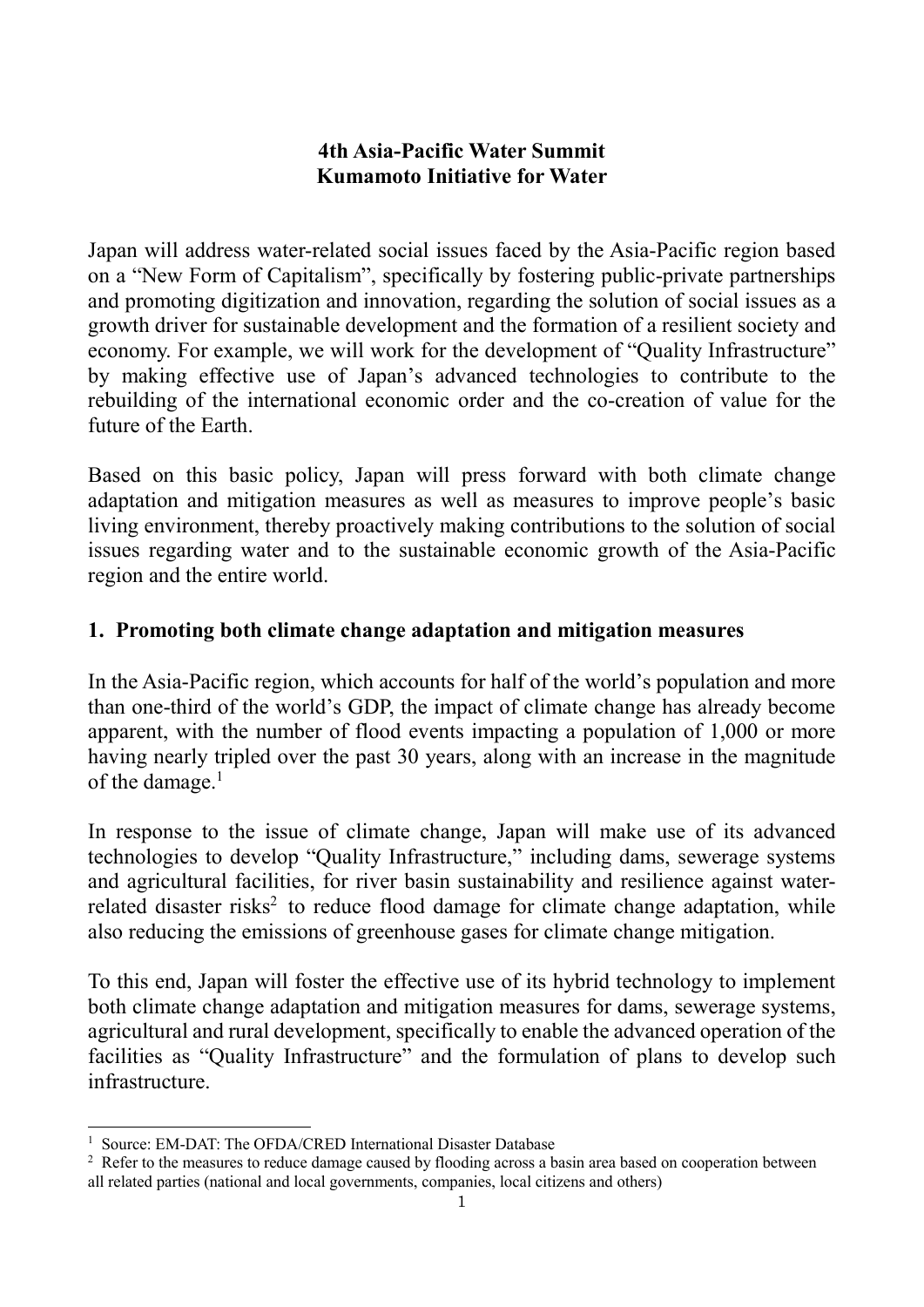While promoting the development of "Quality Infrastructure" in the Asia-Pacific region, Japan will conduct feasibility studies to propose the introduction of such infrastructure through public-private partnerships, thereby contributing to the solution of local social issues and the sustainable development of the region.

# **(1) Promoting the development of "Quality Infrastructure"**

#### **(Development of "Quality Dams")**

Japan will develop and provide the hybrid technology that will enable the implementation of both climate change adaptation and mitigation measures for dams. Specifically, for climate change adaptation, precipitation observation and forecast technology will make it possible for water to be released from a dam to urgently lower its water level before it rains again during the flood season to mitigate the risk of flood damage. Also, based on the use of this same technology, the water level will be kept high during the non-flood period to improve the agricultural water supply function of the dam. Moreover, keeping the water level of the dam high after flooding and during the non-flood period will help enhance the hydroelectric power generation function of the dam for climate change mitigation.

Also, by using Japan's technology to raise the height of a dam or enhance the water drainage facilities of a dam while it is in use, countries will contribute to fostering the variability of the water level of dams to transform them into "Quality Dams."

Japan will share information about these measures through international cooperation frameworks, such as the International Flood Initiative<sup>3</sup> and the Typhoon Committee,<sup>4</sup> in which Japan is proactively participating.

#### **(Development of "Quality Sewerage Systems")**

To reduce the risk of inundation for climate adaptation, Japan will also develop and provide hybrid technology to install sewerage pipes without the need for road excavation, thus avoiding causing traffic congestion in urban areas. It will also develop and provide hybrid technology to make effective use of sewage sludge for biomass power generation to produce more renewable energy for climate change mitigation.

Japan will increase the number of member countries of the Asia Wastewater Management Partnership (AWaP)<sup>5</sup> from the present six to share know-how, experience

<sup>3</sup> Framework through which UNESCO, the World Meteorological Organization, the United Nations University, the UN International Strategy for Disaster Reduction and other international organizations cooperate to foster flood management across the world

<sup>&</sup>lt;sup>4</sup> In order to reduce the damage caused by typhoons in the Asia-Pacific region, the Economic and Social Commission for Asia and the Far East (ESCAP) and the World Meteorological Organization (WMO) established this intergovernmental organization in 1968, in which a total of 14 countries and regions participate

<sup>5</sup> Framework for six countries (Indonesia, Cambodia, the Philippines, Vietnam, Myanmar and Japan) to discuss measures to accelerate the development of sewage treatment facilities, which was established at the initiative of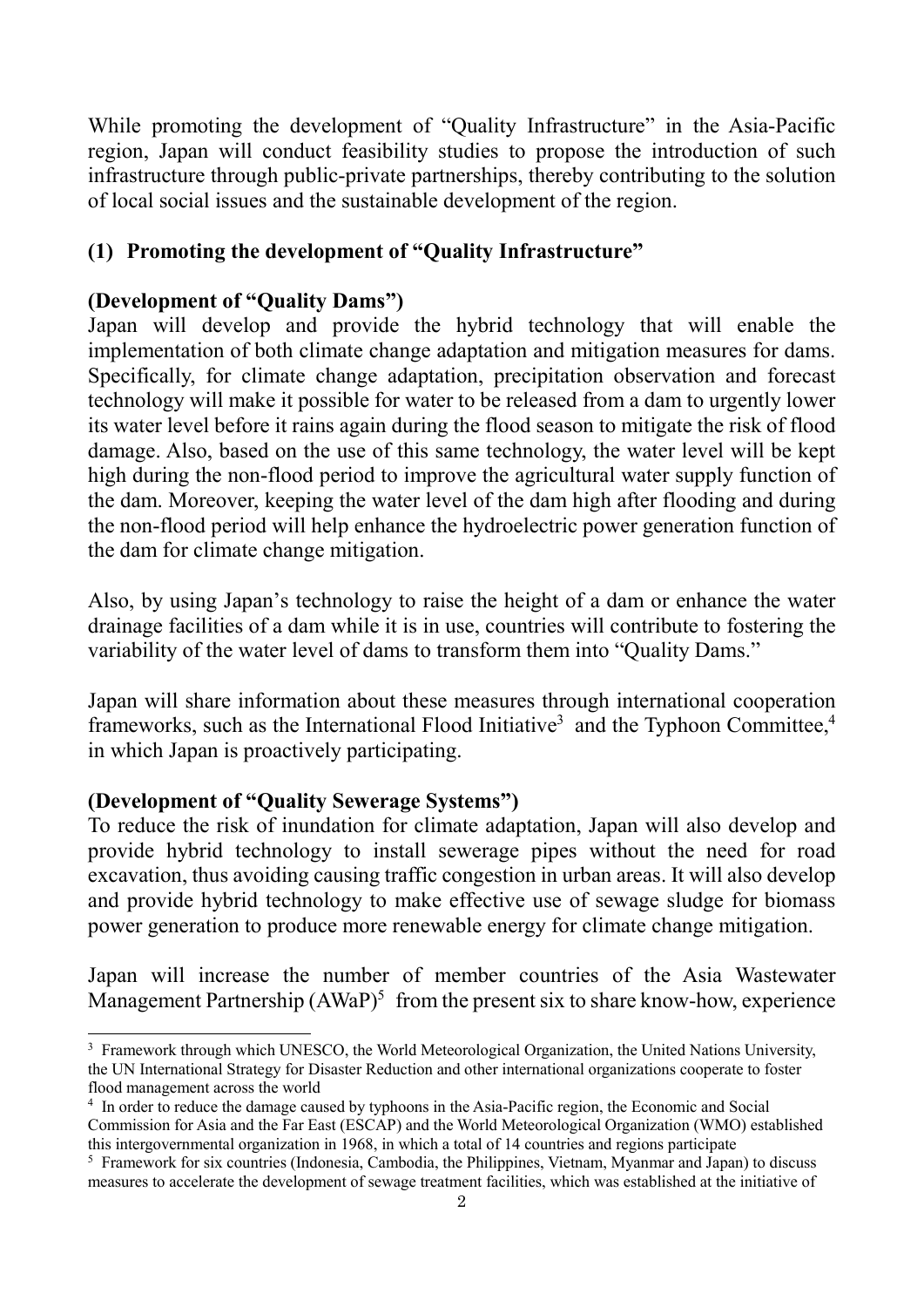and solutions to meet challenges, including the aforementioned measures, across Southeast Asia.

# **(Promoting "Quality Agricultural Infrastructure Improvement and Rural Development")**

Furthermore, Japan will develop and provide hybrid technology to construct/ rehabilitate irrigation and drainage facilities and make effective use of the rainfall storage function provided by paddy fields to reduce flooding damage in rural areas as climate change adaptation, while fostering small hydroelectric power generation installed to irrigation and drainage facilities and introducing agricultural water management systems with ICT technology to realize climate change mitigation.

Japan will share knowledge and experience about these measures through the International Network for Water and Ecosystem in Paddy Fields (INWEPF)<sup>6</sup>.

## **(2) Contribution to fill gaps of observation data**

Japan will provide the data collected by the country's meteorological satellite "Himawari" and Advanced Land Observing Satellite-2 (ALOS-2) "Daichi-2" as well as by the core satellite of the Japan-US Global Precipitation Measurement (GPM) mission to fill gaps of ground observation data, which are not available in many areas in the Asia-Pacific region, so that sufficient precipitation observation and forecast data are available in such areas for the advanced operation of "Quality Infrastructure" and the formulation of plans to develop such infrastructure.

Japan will implement these measures leveraging international frameworks, e.g. Group on Earth Observations (GEO) for the continual enhancement of the earth observation network in the Asia-Pacific region. The GEO is a multilateral cooperation framework developed at the initiative of Japan in which 113 countries participate, including 22 in the Asia-Pacific region.

## **(3) Contribution to the enhancement of governance (systems, human resources and capacity)**

By making use of AI/IoT, Japan will develop the precipitation forecast and flood analysis technologies that are necessary for the advanced operation of "Quality Infrastructure" and for the formulation of plans to develop such infrastructure. Japan will then support the enhancement of the operational capabilities of the meteorological and hydrological bureaus of each country so that each country can visualize changes

Japan at the 3rd Asia-Pacific Water Summit held in 2017

<sup>&</sup>lt;sup>6</sup> International network for paddy farming and water environment founded under the leadership of Japan following the ministerial meeting on water, food and agriculture held as a part of the 3rd World Water Forum (Kyoto, 2003), in which 17 countries (mainly in Asia) and related international organizations, such as the FAO, participated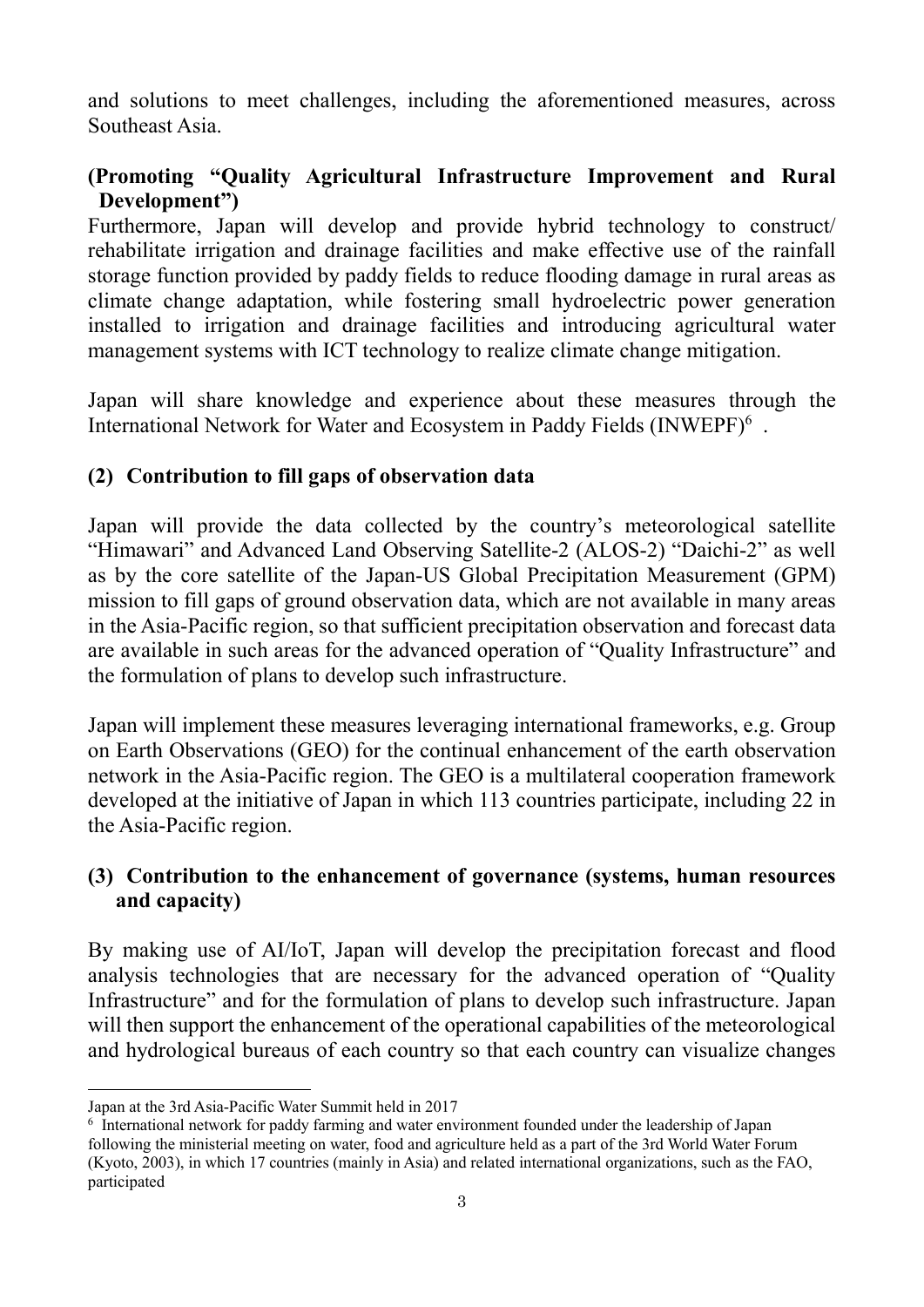in local water-related disaster risks by utilizing the technologies developed by Japan and can make decisions on the appropriateness of the investments to be made for the implementation of the related measures. Also, through international cooperation frameworks, Japan will contribute to the selection of appropriate sites for community building while encouraging companies to make ESG investments and conduct activities in line with their BCPs.

In addition, in order to promote science-based climate change adaptation measures including the development of "Quality Infrastructure" in consideration of climate change risks, Japan will make use of the Asia-Pacific Climate Change Adaptation Information Platform  $(AP-PLAT)^7$  for the enhancement of the latest scientific knowledge and information, support tools and related capabilities.

Moreover, Japan will implement training programs for countermeasures against waterrelated disasters by using the earth observation data and climate change forecast data provided by the Data Integration and Analysis System (DIAS) 8 and will conduct joint research for climate change forecasting in cooperation with universities and research institutes in each country, thereby contributing to human resource development and the establishment of related systems.

#### **(4) Use of economic measures to promote climate change countermeasures**

In order to promote the advanced operation of "Quality Infrastructure" and the formulation of plans to develop such infrastructure for the reduction of greenhouse gas emissions, Japan will expand the Joint Crediting Mechanism (JCM)<sup>9</sup> from the current 17 and will lead introducing advanced decarbonizing technologies.

In addition, Japan will expand its emissions reduction project for the systematic use of technologies as well as for the packaging of multiple technologies, with a view to helping developing countries shift to a decarbonized society and develop "Quality Infrastructure."

#### **2. Promoting measures to improve people's basic living environment**

Water is one of the most basic and important elements for human life and is closely related to food and energy. Accordingly, Goal 6 of the SDGs addresses water issues.<sup>10</sup>

<sup>&</sup>lt;sup>7</sup> Information platform for climate change adaptation built by Japan to support decision-making in consideration of climate change risks and to foster highly effective climate change adaptation measures in the Asia-Pacific region

<sup>8</sup> Platform to accumulate, comprehensively analyze and provide voluminous data in the domain of the global environment, including earth observation data and climate change forecast data

<sup>9</sup> A scheme that Japan is implementing to quantitatively evaluate contributions to greenhouse gas emissions reductions and removals which are achieved through the diffusion of leading decarbonizing technologies, products, etc. and use such contributions to achieve Japan's NDC.

 $10$  SDG 6 states, "Ensure availability and sustainable management of water and sanitation for all," based on the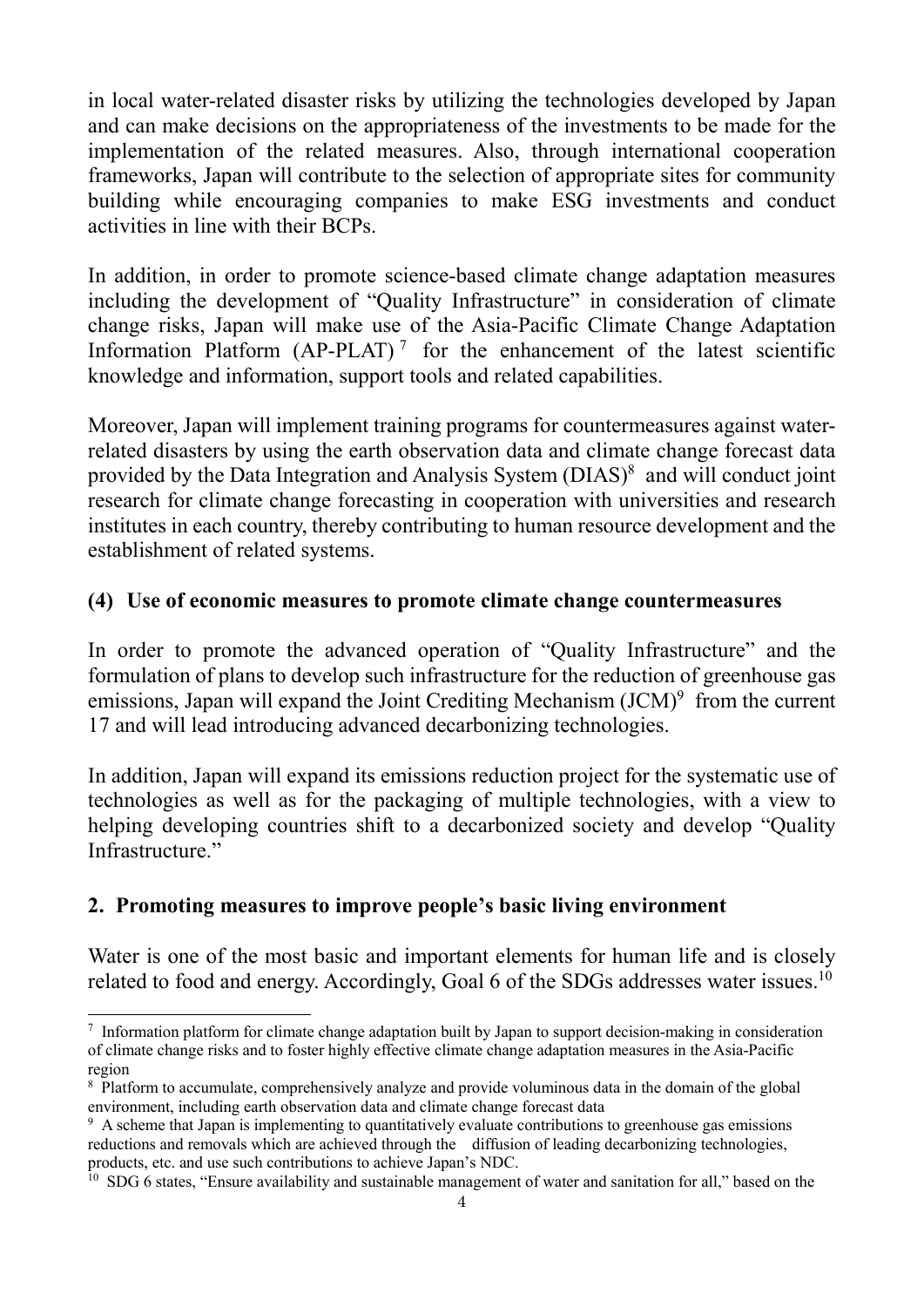In order to help individuals to improve their quality of life and be freed from poverty and social inequality, Japan will foster the development of infrastructure to improve water supply, sanitation, hygiene and basic living environments, thereby providing more people with access to safe water for the reduction of infant mortality and contributing to the maintenance of good hygienic environments and the improvement of the environment of public bodies.

In making these efforts, Japan will foster digitization and innovation for the operation of the infrastructure developed by each country with an eye to having water supply and sanitation facilities that are equipped with advanced technologies serve as "Quality Infrastructure" and a growth engine for the future.

Moreover, in expanding the use of "Quality Infrastructure" in the Asia-Pacific region, Japan will conduct feasibility studies to propose the introduction of such infrastructure through public-private partnerships for the solution of local social issues and sustainable economic growth.

## **(Promoting the development of "Quality Water Supply Facilities")**

In order to help water utilities increase their operational efficiency and enhance their management foundation to achieve growth and make management improvements, Japan will make use of the know-how developed by its own local governments to support water utilities in gaining more trust from local citizens. Japan will also provide its technologies and give financial support for the expansion and updating of the water supply facilities of these utilities.

Moreover, Japan will encourage in-field participation by companies in the private sector to help water utilities expand their revenue basis by establishing a billing and tariff collection system based on the use of IoT technologies, improve their water leakage detection capability, reduce non-revenue water to improve their profitability, and introduce advanced technologies for the desalination of seawater and recycling of used water as non-drinking water.

Also, Japan will contribute to the reduction of greenhouse gas emissions as well as stable water supply through energy saving by introduction of inverters for raw water intake pumps and the introduction of high efficiency water pumps.

#### **(Promoting the development of "Quality Sanitation Facilities")**

For the development of healthy and sound communities and the improvement of the environment of public water bodies, Japan will build a business model for the improvement of the water environment by drawing on the expertise gained through its

recognition of the important role played by water in increasing the prosperity of more people, reducing social inequality and addressing climate change